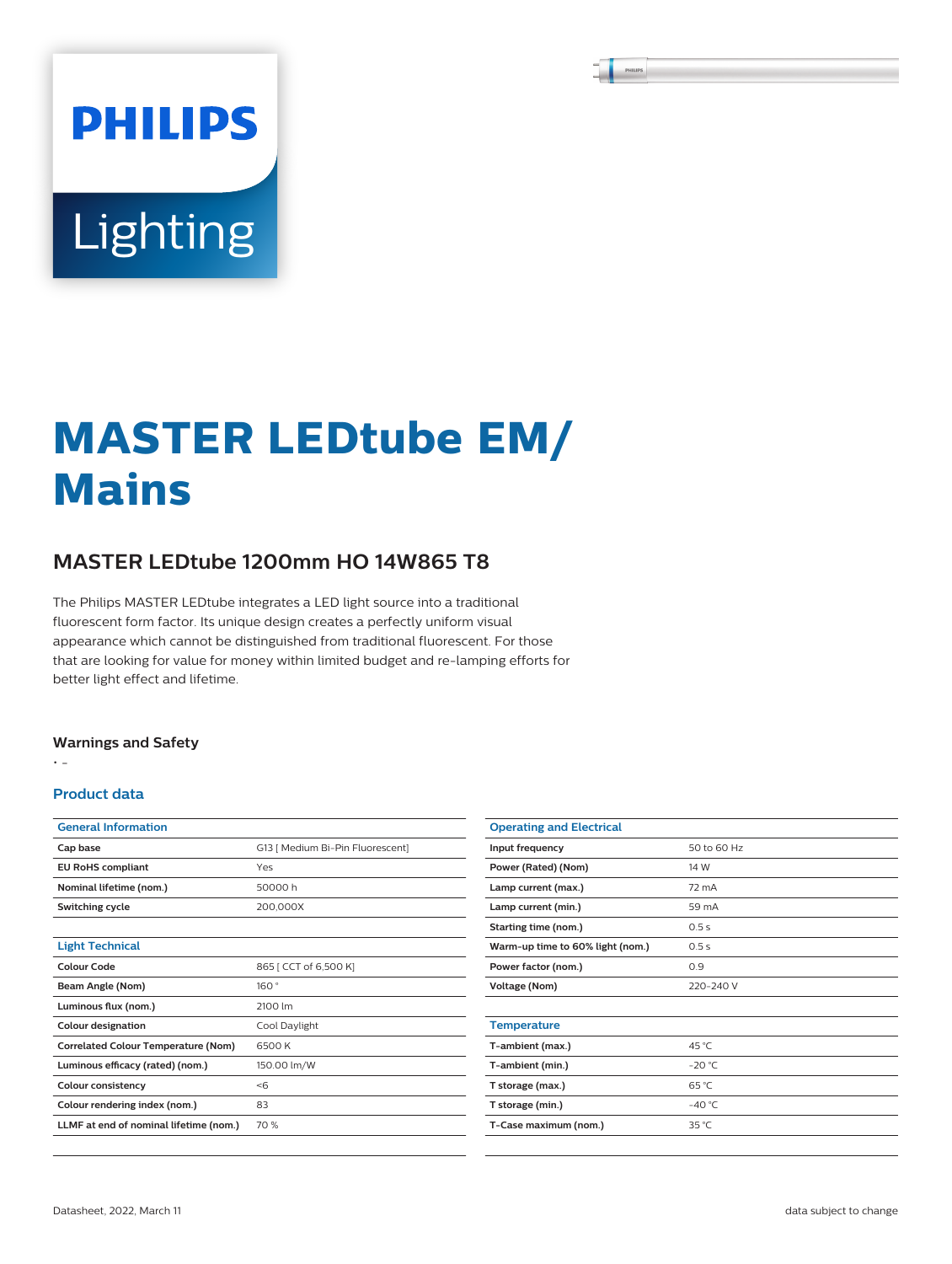# **MASTER LEDtube EM/Mains**

| <b>Controls and Dimming</b>        |                    |  |  |
|------------------------------------|--------------------|--|--|
| <b>Dimmable</b>                    | No                 |  |  |
|                                    |                    |  |  |
| <b>Mechanical and Housing</b>      |                    |  |  |
| <b>Lamp Finish</b>                 | Frosted            |  |  |
| <b>Bulb material</b>               | Plastic            |  |  |
| <b>Product length</b>              | 1200 mm            |  |  |
| <b>Bulb shape</b>                  | Tube, double-ended |  |  |
|                                    |                    |  |  |
| <b>Approval and Application</b>    |                    |  |  |
| Energy-saving product              | Yes                |  |  |
| Approval marks                     | RoHS compliance    |  |  |
| Energy consumption kWh/1,000 hours | 14 kWh             |  |  |

| <b>Product Data</b>               |                                    |
|-----------------------------------|------------------------------------|
| Full product code                 | 871869668728400                    |
| Order product name                | MASTER LEDtube 1200mm HO 14W865 T8 |
| EAN/UPC - product                 | 8718696687284                      |
| Order code                        | 68728400                           |
| SAP numerator - quantity per pack |                                    |
| Numerator - packs per outer box   | 10                                 |
| <b>SAP material</b>               | 929001299408                       |
| SAP net weight (piece)            | 0.215 kg                           |

# **Dimensional drawing**



| Product                                                           | D <sub>1</sub> | D <sub>2</sub> | <b>A1</b> | A2 |  |
|-------------------------------------------------------------------|----------------|----------------|-----------|----|--|
| MASTER LEDtube 1200mm 25.8 mm 28 mm 1198.2 mm 1205.3 mm 1212.4 mm |                |                |           |    |  |
| HO 14W865 T8                                                      |                |                |           |    |  |
|                                                                   |                |                |           |    |  |

# **Photometric data**



Light output ratio 1.000 cm Service upward 0.15 Cie film code 40 89 85 100 UGRAPH (4HX8H) 24 H Polar intensity diagram 180<sup>o</sup>  $-$ 0-180<sup>o</sup> 90-270<sup>o</sup> <sup>0</sup> 図 Utilisation factor table Ceiling mounted in Room Index k 1.50  $-1$  $-1$ 0.50 0.10 0.41 0.50  $-1$  $-1$  $\approx$  $-84$  $-89.89$ 0.91 0.70 0.30 0.10 0.32 0.40  $-1$  $-1$ 0.59 0.670.73 0.77 0.82 0.85 0.56  $-1$  $\rightarrow$  $-1$  $-26$  $-33$  $-1$  $-1$  $-1$  $\equiv$ 1. 0.69  $-1$  $-1$  $-1$  $\rightarrow$  $\overline{\phantom{a}}$  $-25$  $-3$  $-1$  $-1$  $-49$  $\equiv$ 0.66  $\overline{\phantom{a}}$  $-1$ 0.00  $-1$  $-1$  $-222$  $-28$ 0.34 0.40  $-1$ 0.510.56 0.60  $-1$  $-1$ Quantity estimation diagram n alimentos.  $\overline{\phantom{a}}$ 10 20 30 40 <sup>2</sup> 10 30 50 70 90 (m 300 lx 500 lx 750 lx hroom: 2.8 m UGR diagram 4.0 4.0 8.0 8.0 12.0 16.0 16.0 m **m** m  $\sim$ Y <sup>h</sup>room: 2.8 m Refl: 0.70 0.50 0.20 Ceiling mounted : viewed crosswise <sup>Y</sup> : Parallel to viewing dir. 22 25 - 22 25 25 Luminance Table  $2.2$ 0.0 15.0 30.0 45.0 60.0 75.0 90.0 50.0 55.0 65.0 70.0  $\sim$ 85.0 Plane Cone <sup>8311</sup> <sup>7813</sup> <sup>6871</sup> <sup>6455</sup> <sup>5786</sup> <sup>5511</sup> --<sup>7737</sup> --<sup>6180</sup> <sup>5457</sup> <sup>5160</sup> <sup>9002</sup> <sup>8330</sup> <sup>7011</sup> <sup>6388</sup> <sup>5276</sup> <sup>4806</sup> <sup>9491</sup> <sup>7922</sup> <sup>4312</sup> <sup>12960</sup> <sup>12375</sup> 1170 <sup>10945</sup> <sup>10067</sup> <sup>9044</sup> <sup>7775</sup> <sup>6024</sup> <sup>3532</sup> <sup>1403</sup>

 **1 x TLED 14W 6500K 150D 9290012994** 1 x 2100 lm

General Uniform Lighting

**LEDtube 1500mm 20W G5 865 3000lm**

**MAS LEDtube HO 14W G13 865 T8**

CalcuLuX Photometrics 4.5 Philips Lighting B.V. Page: 1/1 Page: 1/1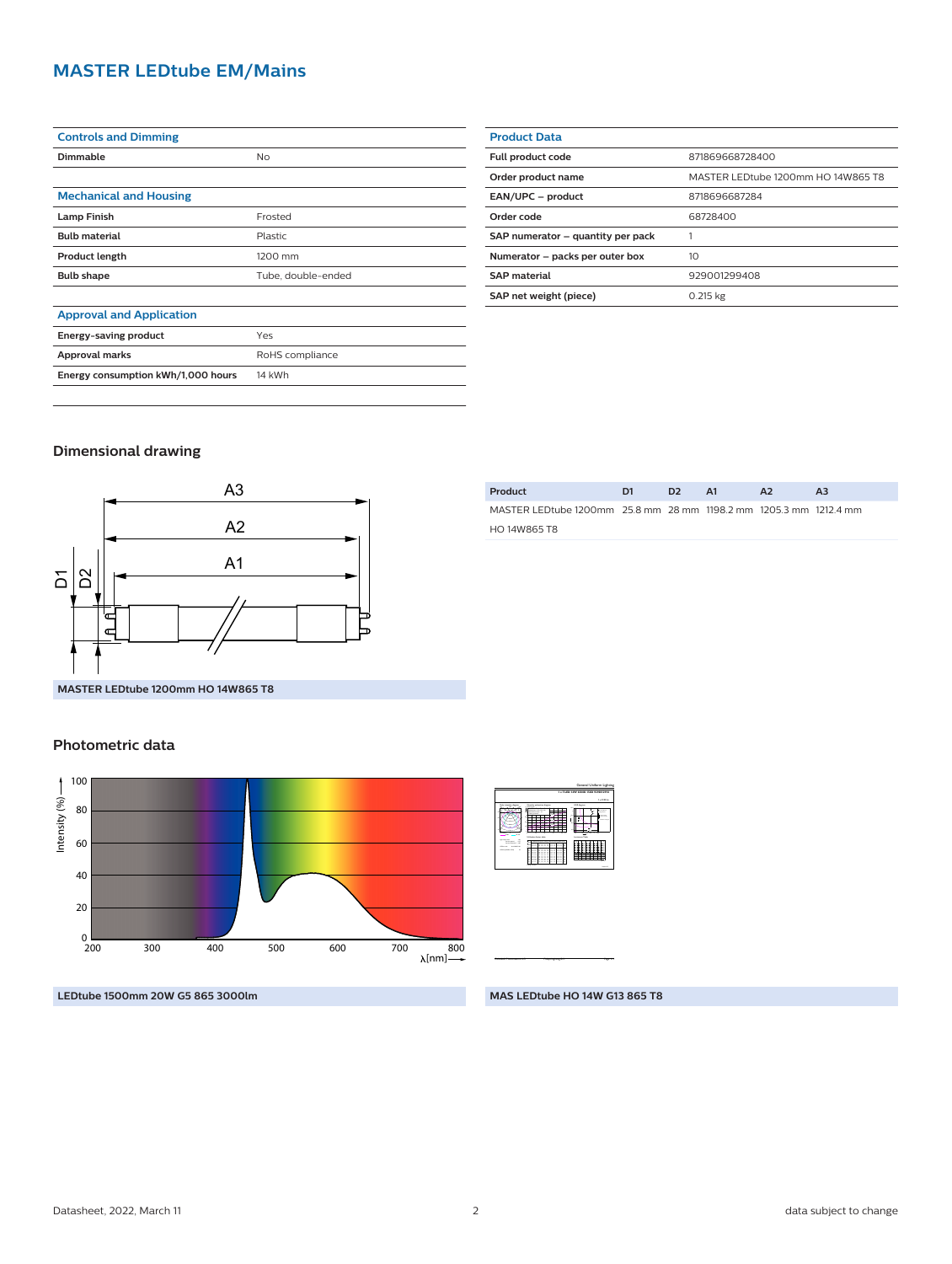# **MASTER LEDtube EM/Mains**

## **Photometric data**



**MAS LEDtube HO 14W G13 830-865 T8**

# **Lifetime**



**MAS LEDtube HO 14W G13 830-865 T8**

**MAS LEDtube HO 14W G13 830-865 T8**